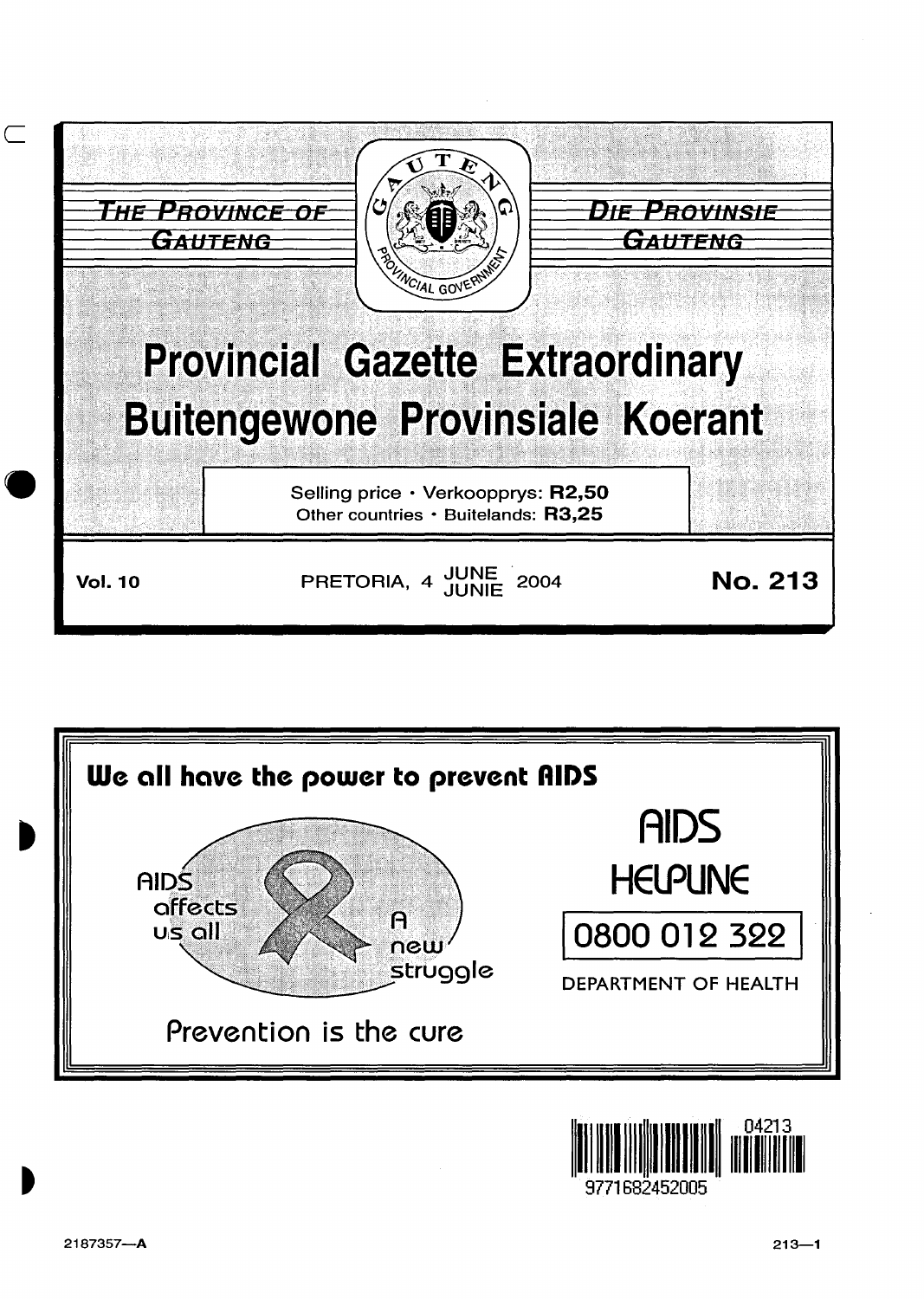No.

l,

### **CONTENTS • INHOUD**

*Page Gazette*  No. No.

#### **LOCAL AUTHORITY NOTICES**

| 1017 Town-planning and Townships Ordinance (15/1986): Ekurhuleni Metropolitan Municipality: Declaration as approved |     |
|---------------------------------------------------------------------------------------------------------------------|-----|
|                                                                                                                     | 213 |
|                                                                                                                     | 213 |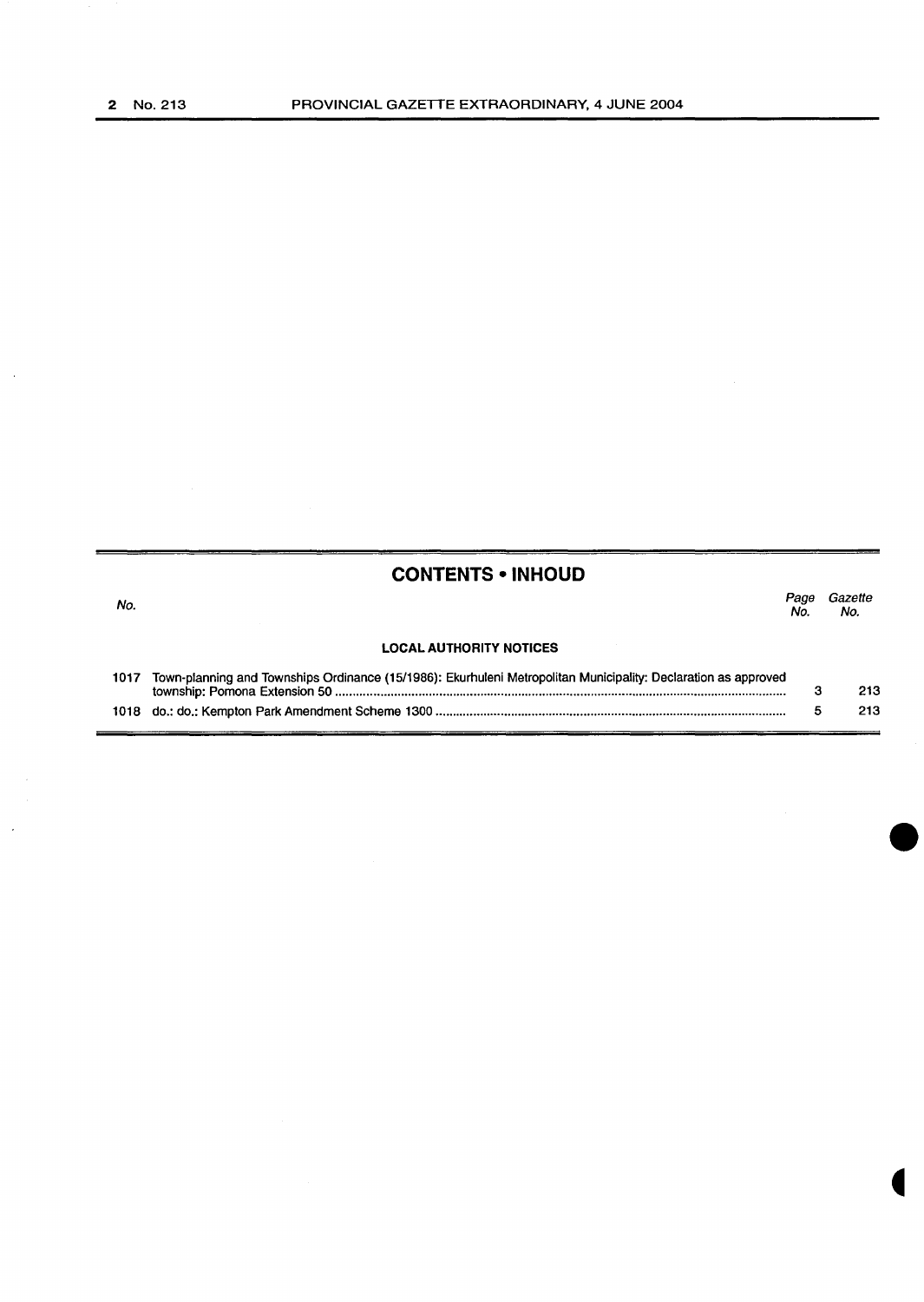### **LOCAL AUTHORITY NOTICES**

#### **LOCAL AUTHORITY NOTICE 1017**

EKURHULENI METROPOLITAN MUNICIPALITY

#### KEMPTON PARK SERVICE DELIVERY CENTRE

#### DECLARATION AS APPROVED TOWNSHIP

In terms of section 103(1) of the Town Planning and Townships Ordinance, 1986, (Ordinance 15 of 1986) the Ekurhuleni Metropolitan Municipality (Kempton Park Service Delivery Centre) hereby declares Pomona Extension 50 to be an approved Township, subject to the conditions set out in the Schedule hereto.

#### SCHEDULE

STATEMENT OF THE CONDITIONS UNDER WHICH THE APPLICATION MADE BY E.W.C. CONSULTANTS CC (HEREINAFTER REFERRED TO AS THE APPLICANTS/ TOWNSHIP OWNERS) UNDER THE PROVISIONS OF PARTS A AND C OF CHAPTER 3 OF THE TOWN PLANNING AND TOWNSHIPS ORDINANCE, 1986 (ORDINANCE 15 OF 1986), FOR PERMISSION TO ESTABLISH A TOWNSHIP ON PORTION 260 (A PORTION OF PORTION 255) OF THE FARM RIETFONTEIN NR. 31 (REGISTRATION DNISION IR, PROVINCE OF GAUTENG) HAS BEEN GRANTED

#### 1. CONDITIONS OF ESTABLISHMENT

1.1 NAME

The name of the township shall be Pomona Extension 50.

#### 1.2 DESIGN

The township shall consist of erven and streets as indicated on General Plan SG No 8381/2003.

#### 2.3 DISPOSAL OF EXISTING CONDITIONS OF TITLE

All erven shall be made subject to existing conditions and servitudes, if any, including the reservation of rights to minerals except the following condition that does not effect the erven in the township:

The original remaining extent of Portion A of the said farm Rietfontein No. 31, Registration Division I.R., measuring as such 1205,8671 hectares (comprising of Portions "C" and "D" now forming portion of Portion "G" of Portion "A" of the said farm held under Certificate of Amended Title No 4882/1924. Portion "E" measuring 17,1306 hectares held under Deed of Transfer no 3159/1919 and the remaining extent measuring as such 236,6626 hectares, held under Deed of Transfer no 3708/17 (of which the aforesaid holding is a portion) is entitled to one half of the water coming out of the fountain (running from three sources) situated near the western boundary line of that portion of the property held under the said Certificate of Amended Title no 4882/1924, indicated on the diagram annexed to the said Certificate of Amended Title by the figure a, F, b, G, e, o, p, u, t, 0 and close to the Kaffir Dam namely the dam from which a furrow is led to the Windmill and the right to lead the water aforesaid by means of pipes or a water furrow on to the said original remaining extent of Portion A, measuring as such 1205,8671 hectares (now comprised as aforesaid) with the further right of access to the fountain and pipes of furrow for the purpose of up-keep repair.

#### 2.4 ACCESS

No ingress from Road P157-2 to the township and no egress to Road P157-2 from the township shall be allowed.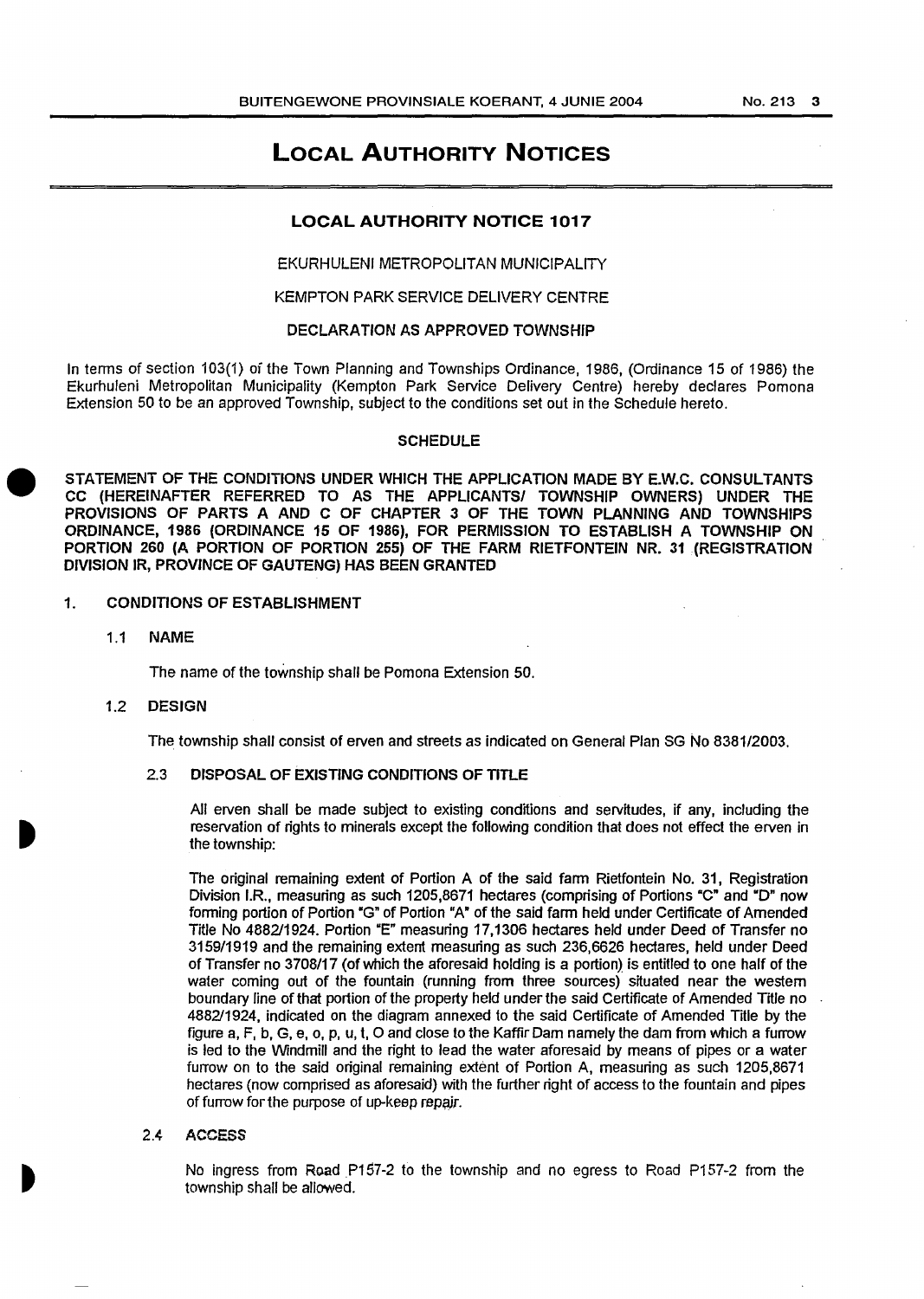#### 2.5 ACCEPTANCE AND DISPOSAL OF STORM WATER

The township owners shall arrange for the drainage of the township to fit in with that of the existing and planned road and storm water infrastructure in the vicinity and for all storm water running off or diverted from the roads to be received and disposed of.

#### 2.6 PRECAUTIONARY MEASURES

- (a) The township owners shall at his own expense, make arrangements with the local authority in order to ensure that:
	- (i) water will not dam up, that the entire surface of the township area is drained properly and that streets are sealed effectively with tar, cement or bitumen; and
	- (ii) the recommendations as laid down in the geological report/soil report of the township are complied with and when required engineer certificates for the foundations of the structures. are submitted.

#### 2.8 DEMOLITION OF BUILDINGS AND STRUCTURES

The township owners shall at his own expense cause all existing buildings and structures situated within the building line reserves, side spaces or over common boundaries to be demolished to the satisfaction of the local authority, when required by the local authority to do so.

#### 2.9 REMOVAL OF LITTER

The township owners shall at his own expense cause all litter within the township area to be removed to the satisfaction of the local authority, when required by the local authority to do so.

#### 2.10 REPOSITIONING OF SERVICES

If, by reason of the establishment of the township, it should become necessary to reposition any existing services of ESCOM, Telkom or the local authority, the cost thereof shall be borne by the township owners.

#### 3. CONDITIONS OF TITLE

3.1 ALL ERVEN SHALL BE SUBJECT TO THE FOLLOWING CONDITIONS IMPOSED BY THE LOCAL AUTHORITY IN TERMS OF THE PROVISIONS OF THE TOWN PlANNING AND TOWNSHIPS ORDINANCE, 1986.

#### (a) All erven

- $(i)$  The erf is subject to a servitude, 2m wide, in favour of the local authority, for sewerage and other municipal purposes, along any other boundary other than a street poundary and in the case of a panhandle erf, an additional servitude for municipal purposes 2m wide across the access portion of the erf, if and when required by the local authority: Provided that the local authority may dispense with any such servitude.
- (ii) No building or other structure shall be erected within the aforesaid servitude area and no large-rooted trees shall be planted within the area of such servitude or within 2m thereof.
- (iii) The local authority shall be entitled to deposit temporarily on the land adjoining the aforesaid servitude such material as may be excavated by it during the course of tl1e cdnstruction, maintenance or removal of such sewerage mains and other works as it, in its discretion, may deem necessary, and shall further be entitled to reasonable access to the said land for the aforesaid purpose, subject to any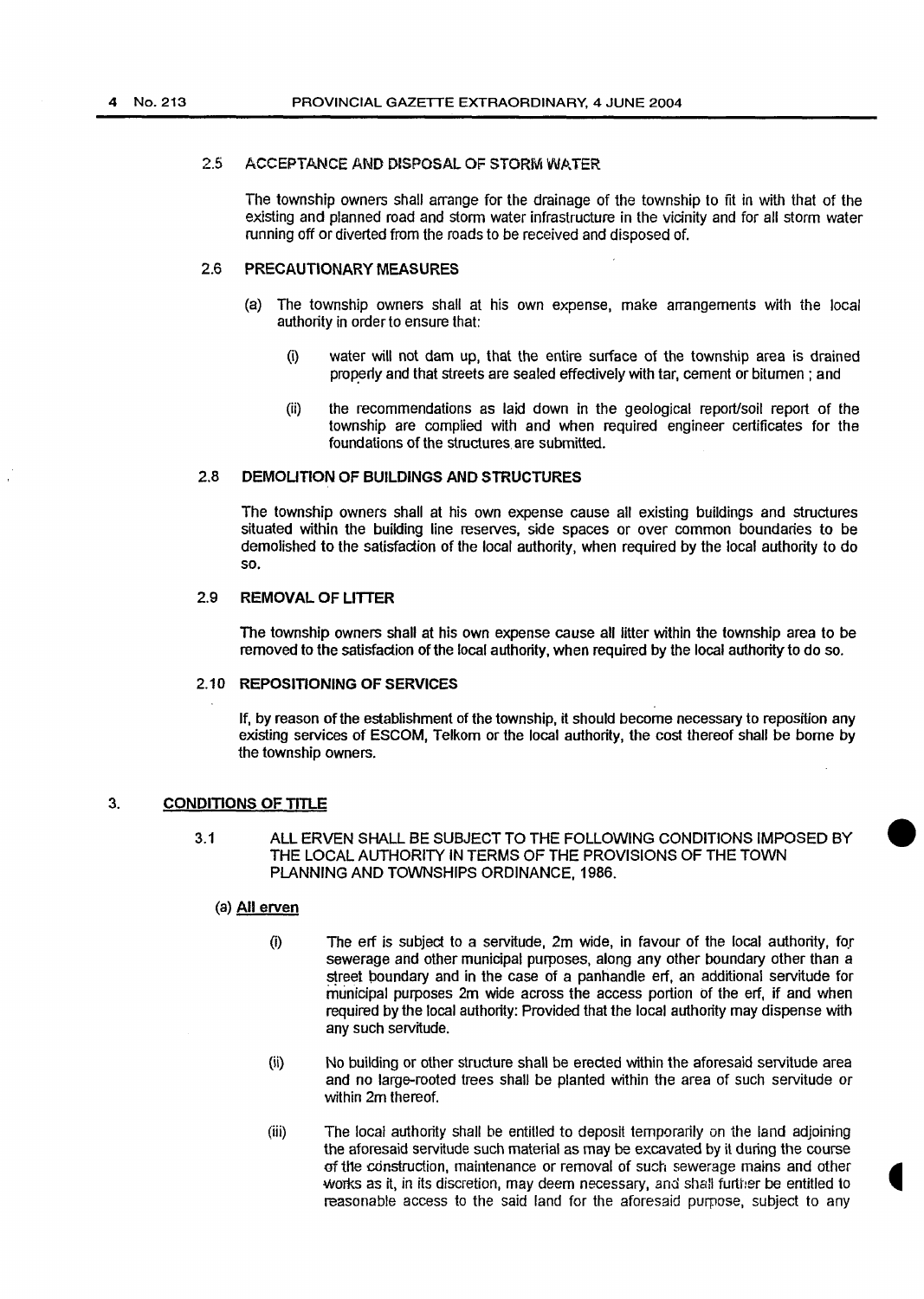damage done during the process of the construction, maintenance or removal of such sewerage mains and other works, being made good by the local authority.

for HEAD : KEMPTON PARK SERVICE DELIVERY CENTRE : Civic Centre, cor C R Swart Drive and Pretoria Road, (P 0 Box 13), KEMPTON PARK ···················· 200.~. NOTICE .. ./200,l, [ ................. ]

#### **LOCAL AUTHORITY NOTICE 1018**

#### EKURHULENI METROPOLITAN MUNICIPALITY

#### KEMPTON PARK SERVICE DELIVERY CENTRE

#### KEMPTON PARK AMENDMENT SCHEME 1300

The Ekurhuleni Metropolitan Municipality (Kempton Park Service Delivery Centre) hereby gives notice in terms of section 125(1) of the Town-planning and Townships Ordinance, 1986, declares that it has approved an amendment scheme, being an amendment of Kempton Park Town Planning Scheme, 1987, comprising the same land as included in the township of Pomona Extension 50 Township.

Map 3 and the scheme clauses of the amendment scheme are available for Inspection at all reasonable times at the offices of the Head of Department, Department Development Planning and Local Government, Gauteng Provincial Government, Johannesburg, as well as the Municipal Manager, Room B301,  $3<sup>rd</sup>$  Level, Civil Centre, c/o C R Swart Drive and Pretoria Road, Kempton Park, Ekurhuleni Metropolitan Municipality (Kempton Park Service Delivery Centre).

This amendment scheme is known as Kempton Park Amendment Scheme 1300.

for HEAD : KEMPTON PARK SERVICE DELIVERY CENTRE : Civic Centre, cor C R Swart Drive and Pretoria Road, (P 0 Box 13), KEMPTON PARK Date: ................ 2004 NOTICE /2004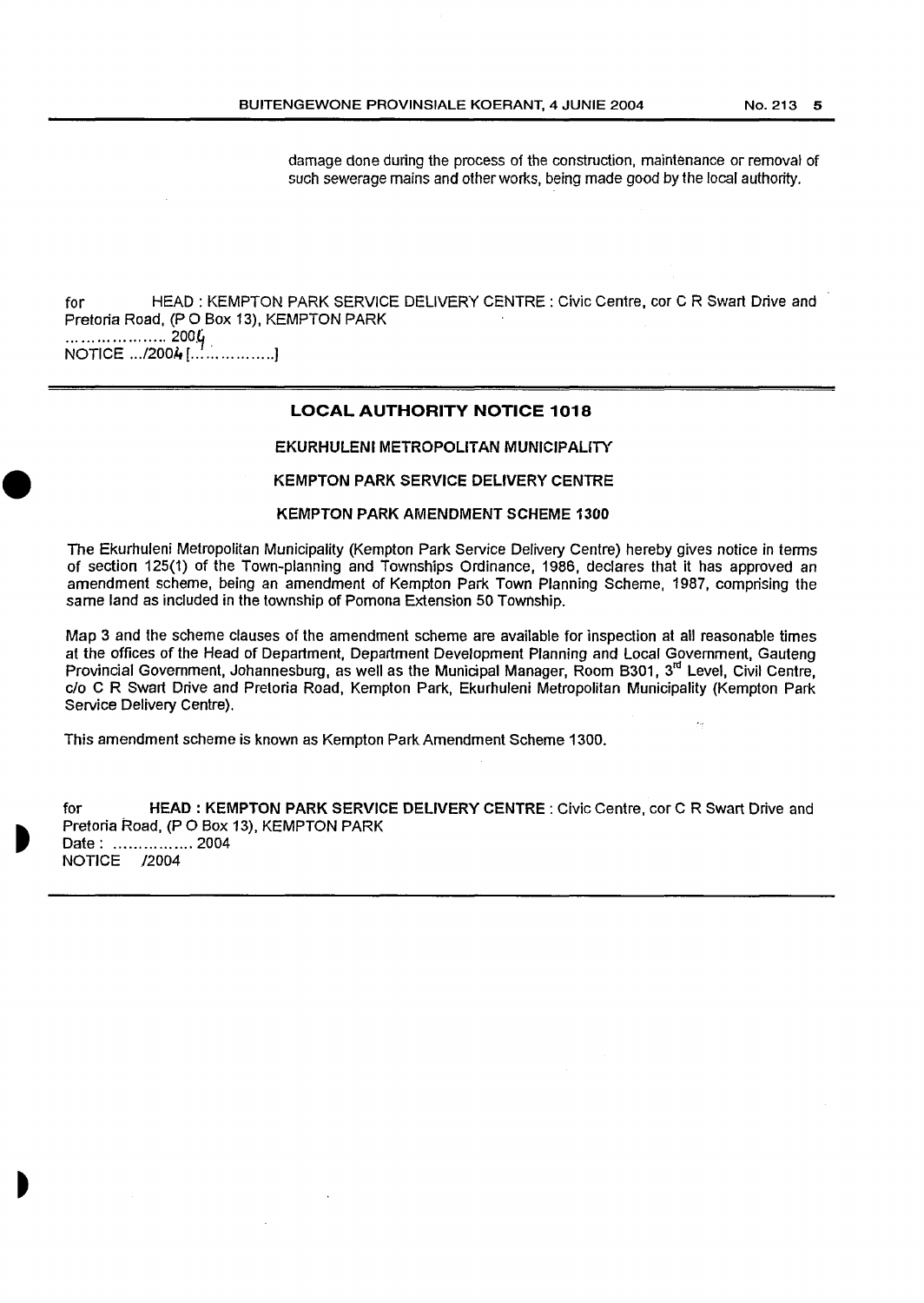

• Offers Bill Tracker- complementing the SA Gazettes products.

For easy electronic access to full-text gazette info, subscribe to the SA Gazettes from Sabinet Online. Please visit us at www.sagazettes.co.za



Tel: (012) 643-9500, Fax: (012) 663-3543, Toll free: 0800 11 8595, e-mail: corporate@sablnet.co.za, www: http://corporate.sabinet.co.za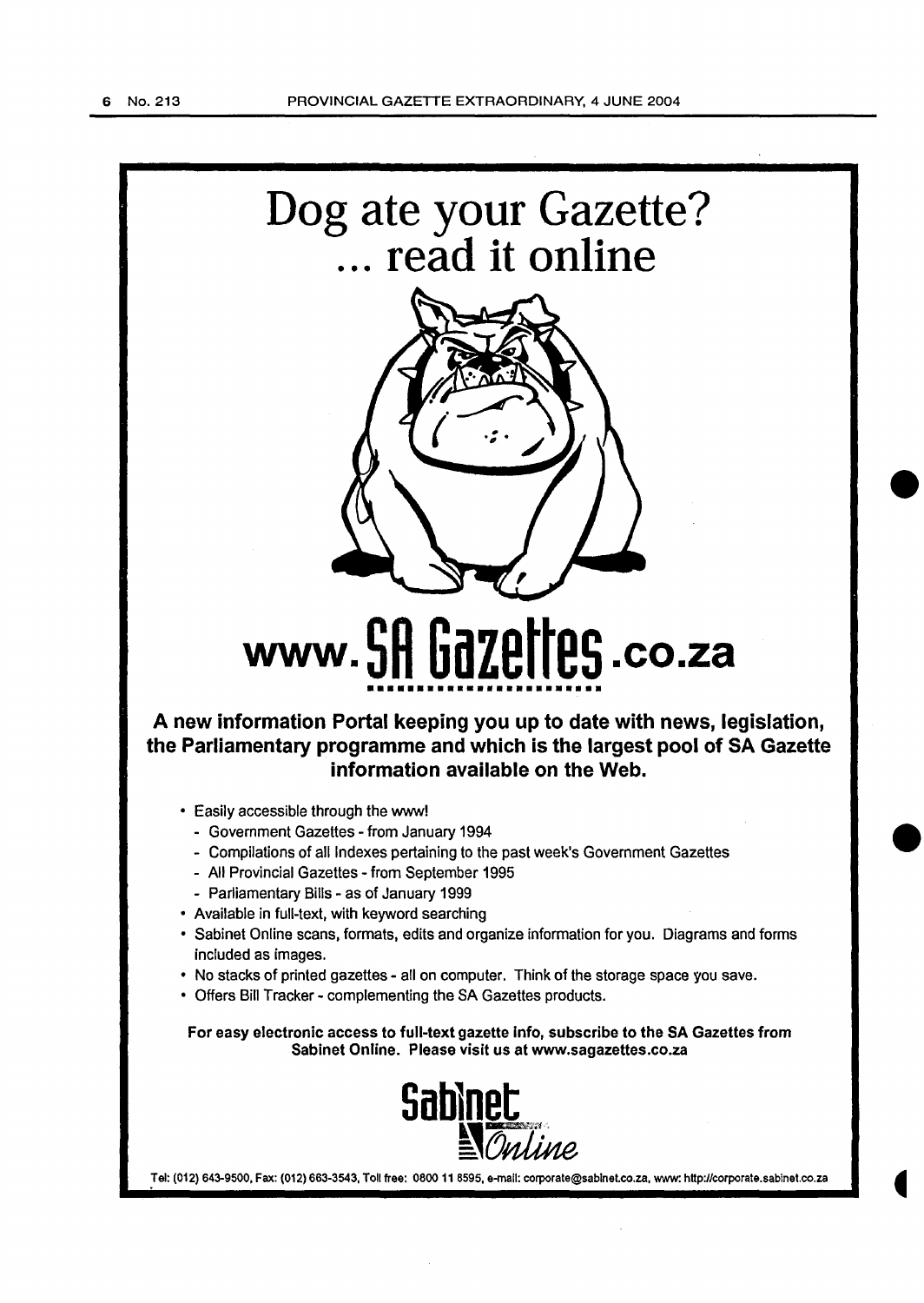## Looking for out of print issues of Government and Provincial **Gazettes**

We can provide photocopies

## **Contact**

The National Library of South Africa, Pretoria Campus PO Box 397 0001 PRETORIA

> Physical address C/o Andries and Vermeulen Streets Entrance in Andries Street

# Contact details

Tel: (012)321-8931 Fax: (012) 325-5984 E-mail: infodesk@nlsa.ac.za